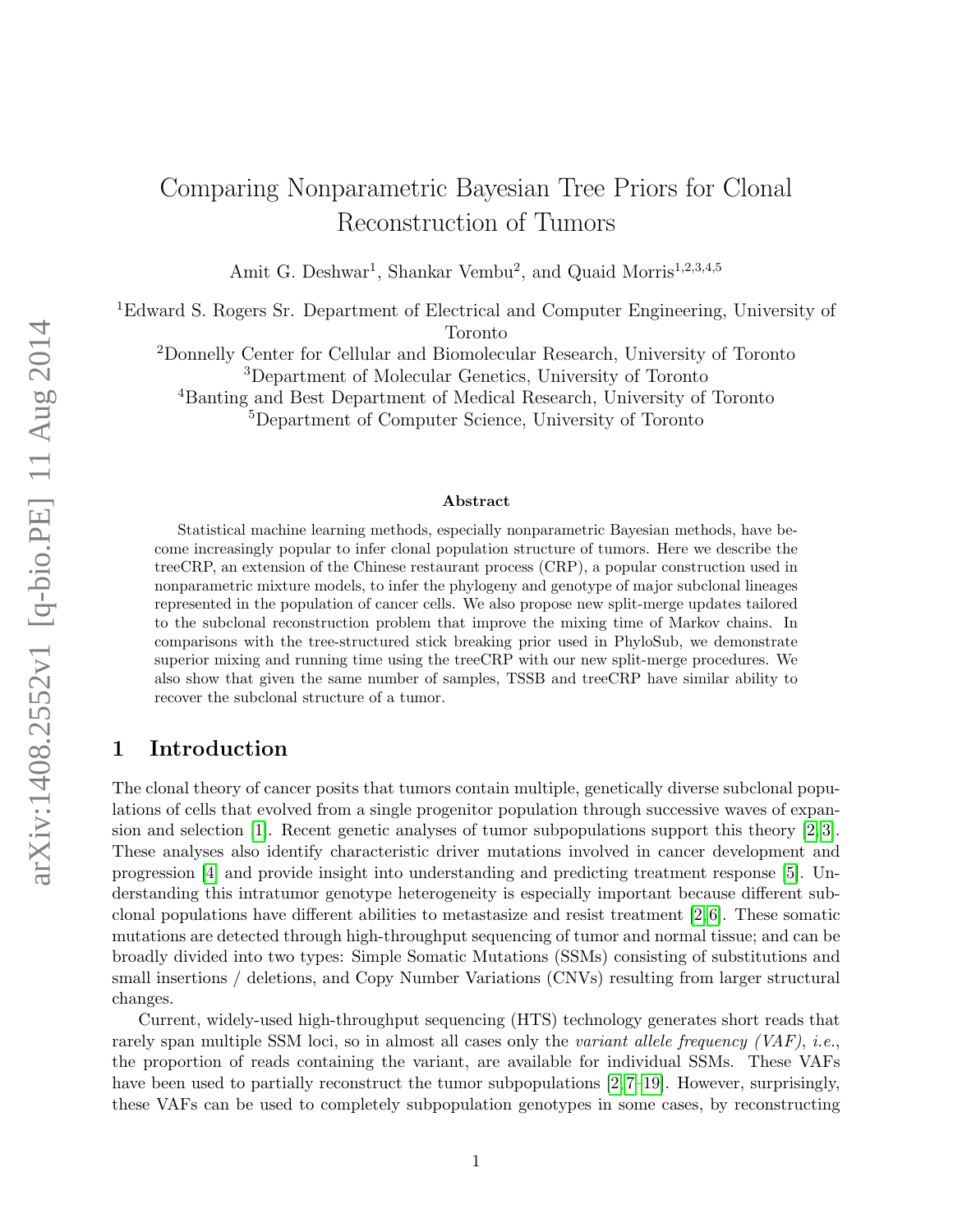the evolutionary history of the subpopulations [\[14,](#page-11-1)[15,](#page-11-2)[19\]](#page-11-0); SSM VAFs from multiple tumor samples improve this reconstruction [\[15,](#page-11-2) [17,](#page-11-3) [18\]](#page-11-4).

These evolution-based subclonal reconstruction methods use a specific tree representation in which mutations are assigned to both internal and leaf nodes. This representation excludes tree inference methods, like hierarchical clustering or the nested Chinese restaurant process [\[20\]](#page-11-5) that assign observations (mutations) only to leaf nodes. To our knowledge only two tree-based statistical models have been described that i) allow mutations to be assigned to internal nodes and ii) are non-parametric, i.e., that do not require pre-specification of the number of nodes. PhyloSub [\[15\]](#page-11-2) has previously applied the tree-structured stick-breaking (TSSB) prior [\[21\]](#page-11-6) to this problem. Here, we derive a version of the tree-Chinese Restaurant Process (treeCRP) [\[22\]](#page-12-0) for subclonal reconstruction and new associated split-merge MCMC updates. We compare the two models in terms of their sampling efficiency and accuracy in subclonal reconstruction.

In the next section we provide an overview of the subclonal reconstruction problem. The remainder of this paper consists of a formal description of the treeCRP model and the results from a series of empirical comparisons of the TSSB model against several treeCRP variants.

## 2 Methods

#### 2.1 Subclonal Reconstruction

Figure [1](#page-3-0) provides an illustrative overview of the assumed process of tumor evolution and the task of subclonal reconstruction. Panel (i) of this figure shows a visualization of the evolution of a tumor over time as noncancerous cells (grey) are replaced by, at first, one clonal cancerous population (green) which then further develops into multiple cancerous subpopulations. Tumor cells define new subpopulations by acquiring new oncogenic mutations that allow their descendants to expanding relative to the other tumor subpopulations. Each circle in Panel (i) refers to a subpopulation. We associate each subpopulation with the set of shared somatic mutations (shown as a diamond) that distinguish it from its parent subpopulation. However, each subpopulation also inherits all of its parent's mutations; as such, mutations may be present in multiple subpopulations. We define the subclonal lineage of a mutation as the set of all subpopulations that contain it. For example, the subclonal lineage corresponding to the blue diamond includes the subpopulation (D) associated with that set of mutations and all decedent subpopulations  $(E, F, G)$ . For clarity, and to highlight the link between subpopulations and their set of subpopulation-defining mutations, we will use the corresponding lower-case letter to refer to these mutations. For example, we will use d to refer to the set of mutations represented by the blue diamond.

Mutation sets, and their associated subpopulations, are defined by analyzing the population frequencies of somatic mutations detected in a tumor sample. In the simple case that we consider here, SSMs occur in one copy of diploid regions of the genome; allowing one to estimate the *clonal* frequency (i.e. the proportion of the sampled cells with the mutation) of a mutation by simply doubling its variant allele frequency, i.e., the proportion of reads mapping to the mutated locus that contain the SSM. See Deshwar et al. [\[23\]](#page-12-1) for the case when SSMs occur in non-diploid sections of the genome. Panel (ii) shows an example histogram of the SSM VAFs found in a heterogeneous tumor sample. Each subpopulation is defined by both the small number of oncogenic 'driver' mutations that cause rapid expansion but also a larger number of 'passenger' mutations acquired before the driver mutation(s) through errors in DNA replication (even noncancerous cells accumulate somatic mutations at a rate of 1.1 per cell division [\[24\]](#page-12-2)). When a subpopulation expands, both the driver and the passenger SSMs increase in clonal frequency, and so have essentially identical frequencies. Due to sampling noise in the measurement of the VAFs, these mutation sets correspond to clusters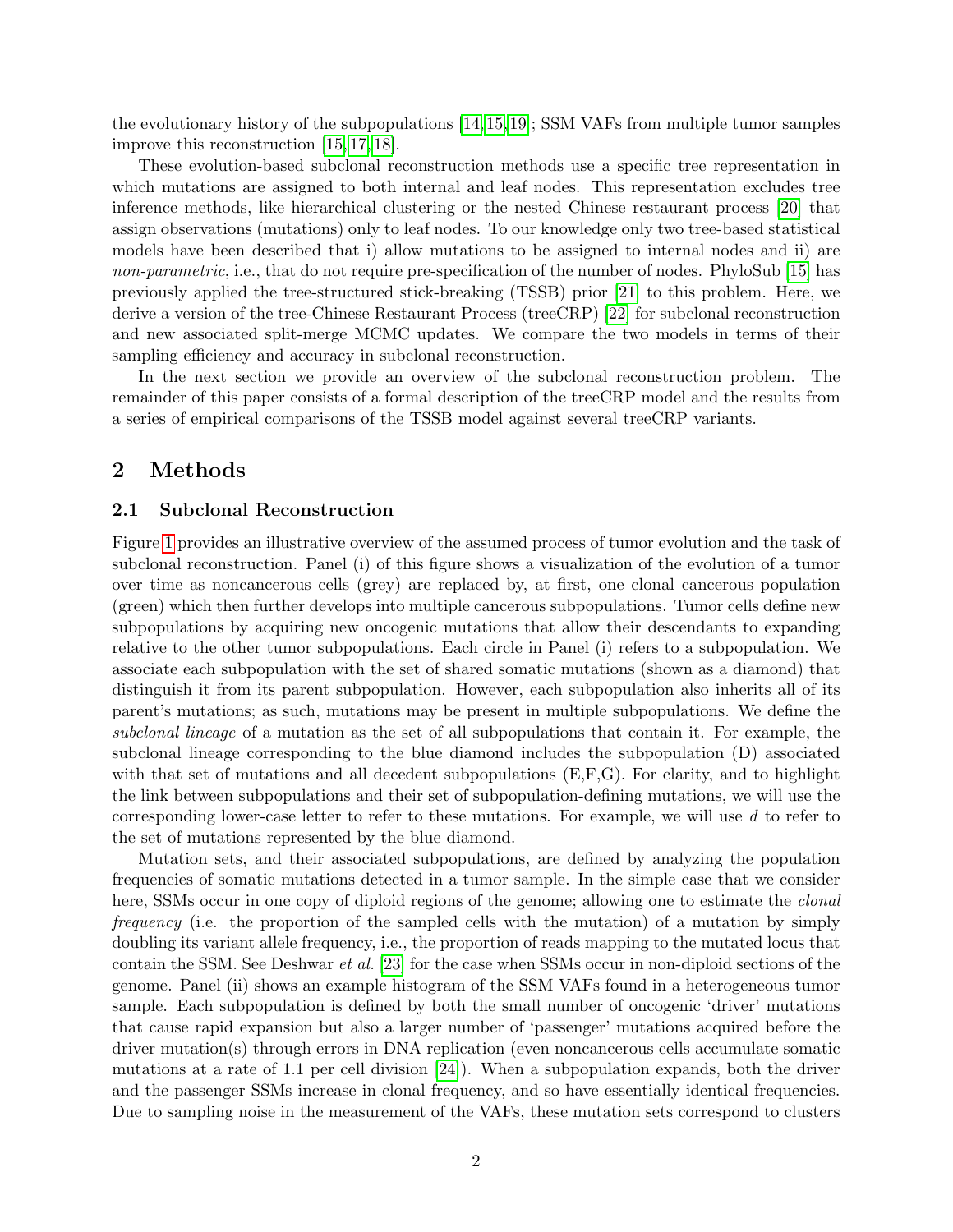(or modes) in the VAF distribution. The central VAF of a particular cluster is determined by the population frequency of its subclonal lineage. It is important to note that a given VAF cluster need not correspond to a subpopulation that is currently present in the tumor. For example, in Panel (ii), there is a VAF mode corresponding to mutation set  $d$  even though subpopulation D has a population frequency of 0% in the tumor sample. Only methods that attempt to reconstruct phylogenies (shown as panel (iii)), such as PhyloSub [\[15\]](#page-11-2) and rec-BTP [\[19\]](#page-11-0), can detect when 'vestigial' VAF clusters correspond to historical subpopulations that are no longer present in the sample.

#### 2.2 Our Approach

We use a directed tree to represent the evolutionary relationship among the tumor subpopulations. Each node in the tree represents a subpopulation (either currently in the sample or that existed at some point in the tumor development) and the links connect parental subpopulations to their direct descendants. The set of SSMs assigned to a node are the defining set for the node's associated subpopulation. The subclonal lineage of an SSM consists of the subpopulation it is assigned to and that population's descendants. Each node i is also assigned a frequency  $\phi_i \in [0,1]$  which is the inferred clonal frequency of the SSMs in the node. The population frequency of the node's subpopulation,  $\eta_i$ , is the difference between the node's clonal frequency and the sum of the clonal frequencies of the node's children, *i.e.*,  $\eta_i = \phi_i - \sum_{j \in C(i)} \phi_j$  where  $C(i)$  is the set of the indices of the children of node i. The complete set of SSMs present in a subpopulation is the union of the SSMs assigned to it and those of all its ancestral nodes.

#### 2.3 Dirichlet process mixture models

The treeCRP is derived from the Dirichlet process mixture model (DPMM) which we introduce here. Consider the problem of clustering N data objects  $\{x_i\}_{i=1}^N$  using a Bayesian finite mixture model of  $K$  components (clusters) with the following generative process [\[25\]](#page-12-3):

$$
\boldsymbol{\omega} \sim \text{Dirichlet}(\alpha/K, \dots, \alpha/K) \; ; \quad z_i \sim \text{Multinomial}(\boldsymbol{\omega}) \; ; \quad \phi_k \sim H \; ; \qquad x_i \sim F(\phi_{z_i}) \; , \qquad (1)
$$

where  $\omega$  are the non-negative mixing weights such that  $\sum_{k=1}^{K} \omega_k = 1$ ,  $\alpha$  is the concentration parameter of the symmetric Dirichlet prior placed on the mixing weights,  $z_i \in \{1, \ldots, K\}$  is the cluster assignment variable, H is the prior distribution from which the component parameters  $\{\phi_k\}$ are drawn,  $F(\phi)$  is the component distribution parameterized by  $\phi$ . The finite mixture model can be extended to a model with an infinite number of mixture components by replacing the Dirichlet prior with a Dirichlet process (DP) prior resulting in what is known as the DPMM [\[26\]](#page-12-4). Unlike finite mixture models, DPMMs automatically estimate the number of components from the data thereby circumventing the problem of fixing the number of components a priori. The Chinese Restaurant Process (CRP) provides a method to draw samples from a Dirichlet process. In this construction, an observation  $x_i$  is assigned to an existing cluster k with probability proportional to the number of objects  $N_k^i$  in that cluster, excluding  $x_i$ . A new cluster  $K + 1$  is created with probability proportional to the concentration parameter. More formally,

<span id="page-2-0"></span>
$$
p(z_i = k \mid \mathbf{z}_{\backslash i}, \alpha) = \frac{N_k^{-i}}{N + \alpha - 1}, \forall k \in \{1, \dots, K\} ;
$$
  

$$
p(z_i = K + 1 \mid \mathbf{z}_{\backslash i}, \alpha) = \frac{\alpha}{N + \alpha - 1},
$$
 (2)

where  $\mathbf{z}_{\setminus i} = \{z_1, \ldots, z_{i-1}, z_{i+1}, \ldots, z_N\}$ . The generative process for infinite mixture models using the Chinese restaurant process is:

$$
z_i \sim \text{CRP}(\alpha; \mathbf{z}_{\backslash i}) \; ; \quad \phi_k \sim H \; ; \quad x_i \sim F(\phi_{z_i}) \; . \tag{3}
$$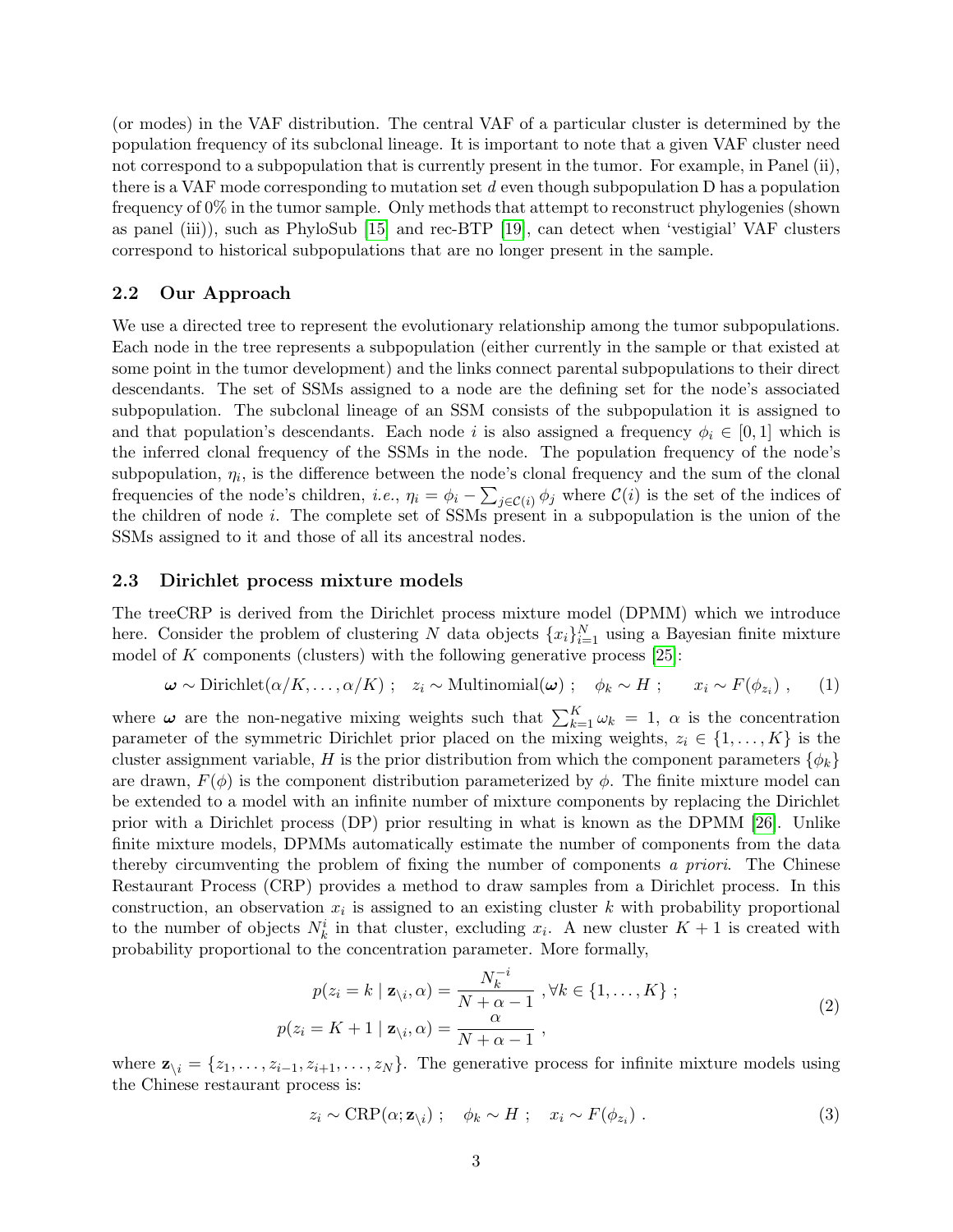

<span id="page-3-0"></span>Figure 1: The development of intratumor heterogeneity (i), the resulting distribution of variant allele frequencies (ii) and the desired output of subclonal inference (iii)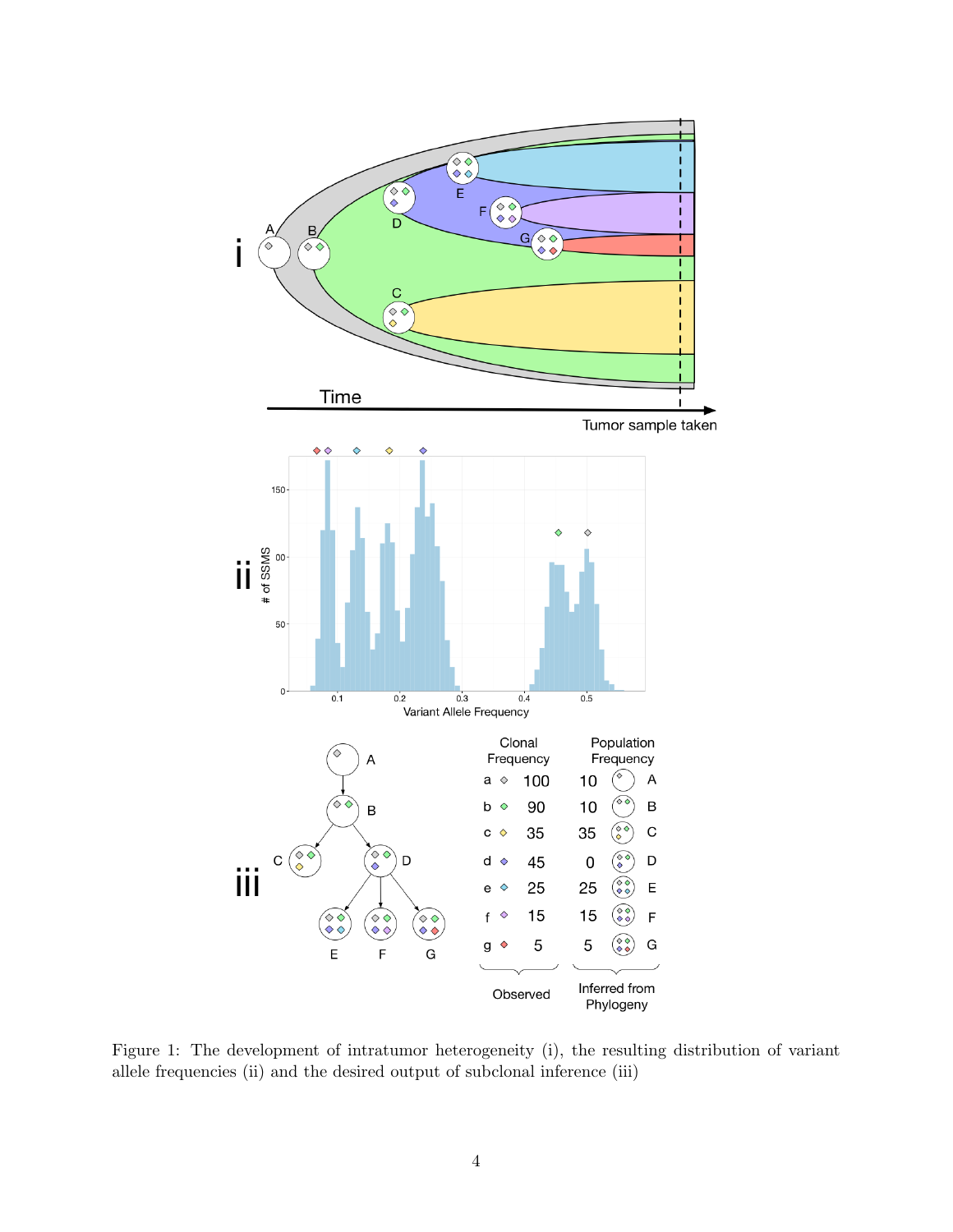#### 2.4 Tree-structured Chinese restaurant process

The Chinese restaurant process construction [\(2\)](#page-2-0) described above can be used to produce a flat clustering of objects, where the clusters are independent of each other. Meeds et al. [\[22\]](#page-12-0) extended this construction for relational clustering that produces a clustering of objects where the clusters are connected to form a rooted tree.

In the tree-structured Chinese restaurant process (treeCRP), initially, a tree consists of a single root node (cluster) with all the data objects assigned to it. Subsequently, an object  $x_i$  is assigned to an existing node k with probability proportional to the number of objects  $N_k^i$  in that node, excluding  $x_i$ . A new node is  $K+1$  is created as a child node to one of the K existing nodes in the tree with probability proportional to  $\alpha/K$ . More formally,

<span id="page-4-0"></span>
$$
p(z_i = k \mid \mathbf{z}_{\backslash i}, \alpha) = \frac{N_k^{-i}}{N + \alpha - 1}, \forall k \in \{1, \dots, K\};
$$
  

$$
p(z_i = K + 1 \mid \mathbf{z}_{\backslash i}, \alpha) = \frac{1}{K} \left(\frac{\alpha}{N + \alpha - 1}\right).
$$
 (4)

#### 2.5 Binomial observation model

Our probabilistic model for read count data is based on the one used by PhyloSub [\[15\]](#page-11-2). Let  $a_i$ and  $b_i$  denote the number of reads matching the reference allele and the variant allele respectively at position *i*, and let  $d_i = a_i + b_i$ . This represents the total number of reads at locus *i*. Let  $\eta_k$ represent the population frequency of subpopulation k (node k in our tree). Let  $\mu_i^r = 1 - \epsilon$  denote the probability of sampling a reference allele from the reference population where  $\epsilon$  is the error rate of the sequencer. We set  $\epsilon$  to 0.001 for all our experiments. Let  $\mu_i^v$  denote the probability of sampling a reference allele from the variant population. For the purposes of this paper we assume that all mutations are heterozygous and all loci have two copies, so we set  $\mu_i^v$  to 0.5. Our model constrains the subpopulation frequencies  $\eta_i$  such that  $\eta_i \geq 0$   $\forall i$  and that  $\sum_i \eta_i = 1$ . We recover the node clonal frequencies using the recursive equation:  $\phi_i = \eta_i + \sum_{j \in \mathcal{C}(i)} \phi_j$ . The observation model for read counts has the following likelihood:

<span id="page-4-1"></span>
$$
a_i | z_i = k, d_i, \phi_k, \mu_i^r, \mu_i^v \sim \text{Binomial}(d_i, (1 - \phi_k)\mu_i^r + \phi_k \mu_i^v) . \tag{5}
$$

#### 2.6 Inference

Given this model and a set of N observations  $\{(a_i, d_i, \mu_i^r, \mu_i^v)\}_{i=1}^N$ , the tree structure and the subpopulation frequencies  $\{\eta_k\}_{k=1}^K$  are inferred using Markov Chain Monte Carlo (MCMC) sampling. To sample the assignments of observations (SSMs) to nodes in the tree  $(z<sub>i</sub>)$  we use Gibbs sampling where the probability of assigning a node is the prior probability (Equation [\(4\)](#page-4-0)) multiplied by the likelihood of the data given that cluster identity (Equation [\(5\)](#page-4-1)). After completing a single pass through the observations in random order we then use Metropolis-Hasting sampling for 100 iterations to sample the  $\eta_k$  variables. We use an asymmetric Dirichlet distribution as the proposal distribution where the concentration parameter is set during burn-in to achieve an acceptance ratio between 0.05 and 0.75.

For all experiments we sample for 2600 iterations and discard the first 100 samples as burn-in.

#### 2.7 Split-merge updates

The Gibbs updates described previously only allow one cluster assignment to change at a time, which can result in slow mixing as described in the original treeCRP paper [\[22\]](#page-12-0). Meeds *et al.* [22]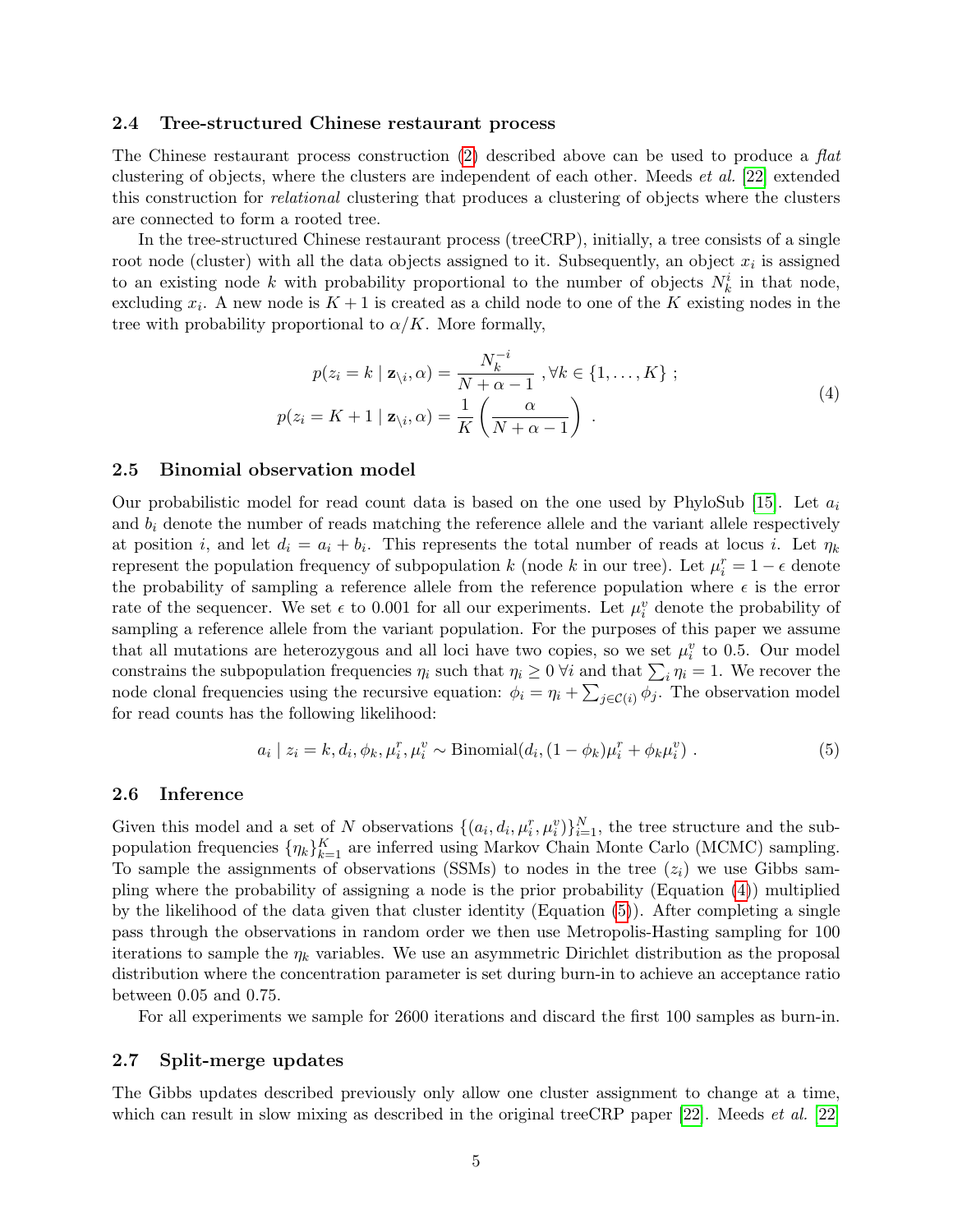

<span id="page-5-0"></span>Figure 2: Example of a Parent-Child Split-Merge move (left) and a Leaf-Sibling Split-Merge move (right)

overcame this limitation by using split-merge updates in their implementation of the treeCRP. However, their updates relied on the partial conjugacy of the cluster parameters as described in [\[27\]](#page-12-5), which is not the case in our observation model. In addition, the subclonal tree we are inferring has a natural ordering not present in the original treeCRP model. This natural ordering is that the clonal frequency of a node in our tree must always be greater than or equal to the sum of the clonal frequencies of its children. This natural ordering means that arbitrary split-merge moves are unlikely to be accepted. We therefore propose two "local" split-merge updates that are more likely to be accepted: the parent-child split merge (PCSM) and the leaf-sibling-split-merge (LSSM).

The PCSM selects a node in the tree at random and then with equal probability either splits or merges that node. If merge is selected, then the node is merged with its parent (i.e., its SSMs are assigned to its parent) and all its children become its parent's children. If split is selected, a new node is added to the tree as the child of the selected node. The selected node's children are split with the new node, assigning a given child to the new node with probability 0.5. The LSSM selects a leaf of the tree at random and, as the PCSM, selects with equal probability whether to add a new sibling node (i.e., split) or merge the selected node with a randomly selected sibling node. Only leaf nodes are considered in this operation for implementation simplicity and because our subjective observation that leaf nodes exhibited slower mixing than the internal nodes. Whenever a new node is created through a split in either a PCSM or a LSSM update, the SSMs assigned to the split node are reassigned between the split and new node using restricted Gibbs updates. The population frequency of a new node  $(\eta_{new})$  is selected uniformly at random between 0 and the population frequency of its parent, while the parents population frequency is decreased by  $\eta_{new}$  to maintain  $\sum_i \eta_i = 1$ . Figure [2](#page-5-0) shows an example of PCMS and LSSM updates.

## 3 Results

In order to compare our approaches we constructed a series of simulated datasets and applied PhyloSub [\[15\]](#page-11-2) (which uses the TSSB prior) and the treeCRP model with either Gibbs updates only (treeCRP-Gibbs), Gibbs updates and Parent Child Split-Merge moves (treeCRP-PCSM), Gibbs updates and Leaf-Sibling Split-Merge moves (treeCRP-LSSM) and all three types of updates (treeCRP-all). For treeCRP-all, we propose a PCSM update and then a LSSM update after each Gibbs update. Our simulations looked at a range of total population counts (3, 4, 5, 6), read depths (20, 30, 50, 70, 100, 200, 300) and number of SSMs per population (5, 10, 25, 50, 100, 200, 500). In each case, the first population is a normal population with no associated SSMs, while each subsequent population is a descendant of all previous populations (i.e. a chain phylogeny). For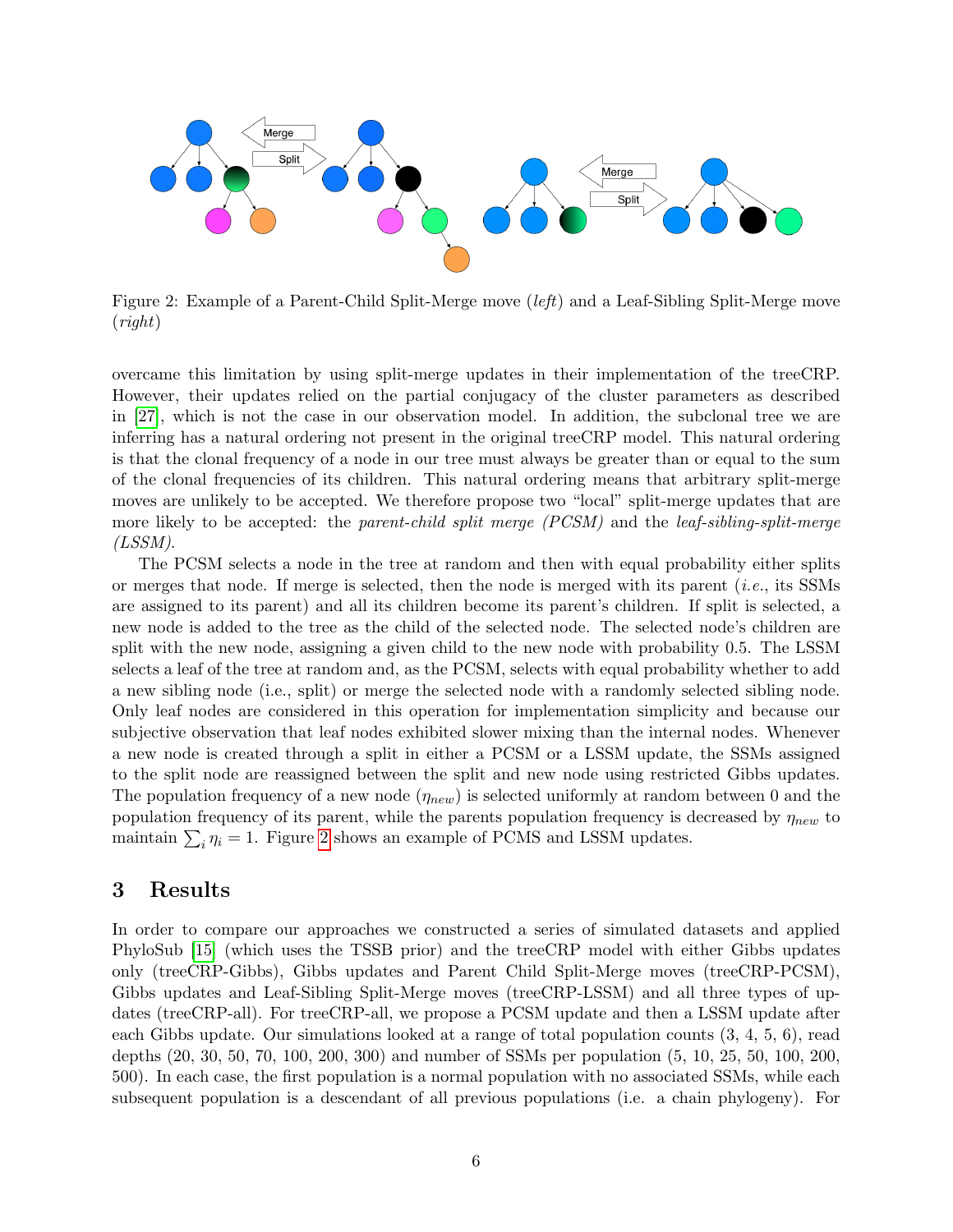| Number of populations $\phi$ values used |                                                                                                                                        |
|------------------------------------------|----------------------------------------------------------------------------------------------------------------------------------------|
|                                          | 0.44, 0.11                                                                                                                             |
|                                          |                                                                                                                                        |
|                                          |                                                                                                                                        |
|                                          | $\Big  \,\, 0.56 \,\, 0.25, \, 0.06 \,\, \ 0.64, \, 0.36, \, 0.16, \, 0.04 \,\, \ 0.71, \, 0.44, \, 0.25, \, 0.11, \, 0.03 \,\, \Big $ |

<span id="page-6-0"></span>Table 1: Table of subclonal lineage proportions used

each simulated SSM k in population u, reference allele reads  $(a_k)$  were drawn as:

 $a_k \sim \text{Binomial}(d_k, 1 - \phi_u + 0.5\phi_u); \quad d_k \sim \text{Poisson}(r)$ ,

where  $\phi_u$  is the clonal frequency of population u and r is the simulated read depth. A table of the  $\phi$  values used can be found as Table [1.](#page-6-0)

First, we compared how quickly the Markov chain mixes for the different tree priors and MCMC sampling strategies. A chain that is fast-mixing requires fewer burn-in samples, is less likely to remain stuck in local modes and for a fixed desired accuracy requires fewer samples (or for the same number of samples delivers estimates with higher accuracy). We measure mixing by first computing the effective sample size of the chain and then dividing by the number of actual samples taken. By dividing the effective sample size by the number of actual samples we get a measure of sampling efficiency, where a higher value indicates better mixing. Effective sample size is calculated by the Coda package [\[28\]](#page-12-6), using the spectral density at frequency zero. Figure [3](#page-7-0) shows the sampling efficiency for the five algorithms on our simulated datasets. The TSSB, the treeCRP-Gibbs and treeCRP-LSSM methods have consistently lower sampling efficiency than the treeCRP-PCSM and the treeCRP-all. Furthermore, for treeCRP-PCSM and treeCRP-all the sampling efficiency is not strongly affected by the number of SSMs, whereas the efficiency of the other three methods decreases with increasing numbers of SSMs.

Next, we assessed the accuracy of the mapping from population to SSM. To measure accuracy in a systematic way that accounts for class-imbalance, varying number of mutations and differing number of populations we used the Area Under the Precision-Recall Curve (AUPR) between the known true co-clustering matrix and the average co-clustering matrix over all samples. The coclustering matrix M is a binary matrix where  $M_{ij} = 1$  if SSM i and SSM j are in the same subclonal lineage. Figure [4](#page-7-1) shows the distribution of AUPR values over all simulations. Although the absolute differences in AUPR are small, most of the pairwise differences are significant (7 out of 10,  $P < 0.005$ , Wilcoxon paired signed rank test, Bonferroni correction) and generally correspond to the differences in sampling efficiency in figure [3](#page-7-0) except that there are no significant differences between the AUPRs for TSSB and those of treeCRP-all and -PCSM. This suggests that the sampling efficiency differences have practical implications in reconstruction accuracy but neither prior is clearly superior.

Finally, we are interested in the relative time required to draw one sample. This is because in most situations a sampling budget is a given amount of CPU time, so greater efficiency per sample could be counteracted by greater computational effort to compute that sample. Because the cluster on which the experiments were run is composed of heterogeneous nodes it was meaningless to compare the runtimes of our experiments. Instead, we ran all five algorithms on the same computer using the simulated dataset with 5 subpopulations, read depth of 200 and 500 SSMs per subpopulation. Figure [5](#page-8-0) (i) shows the average runtime per sampling iteration for the different algorithms, normalized to the runtime of the treeCRP-Gibbs algorithm while Figure [5](#page-8-0) (ii) shows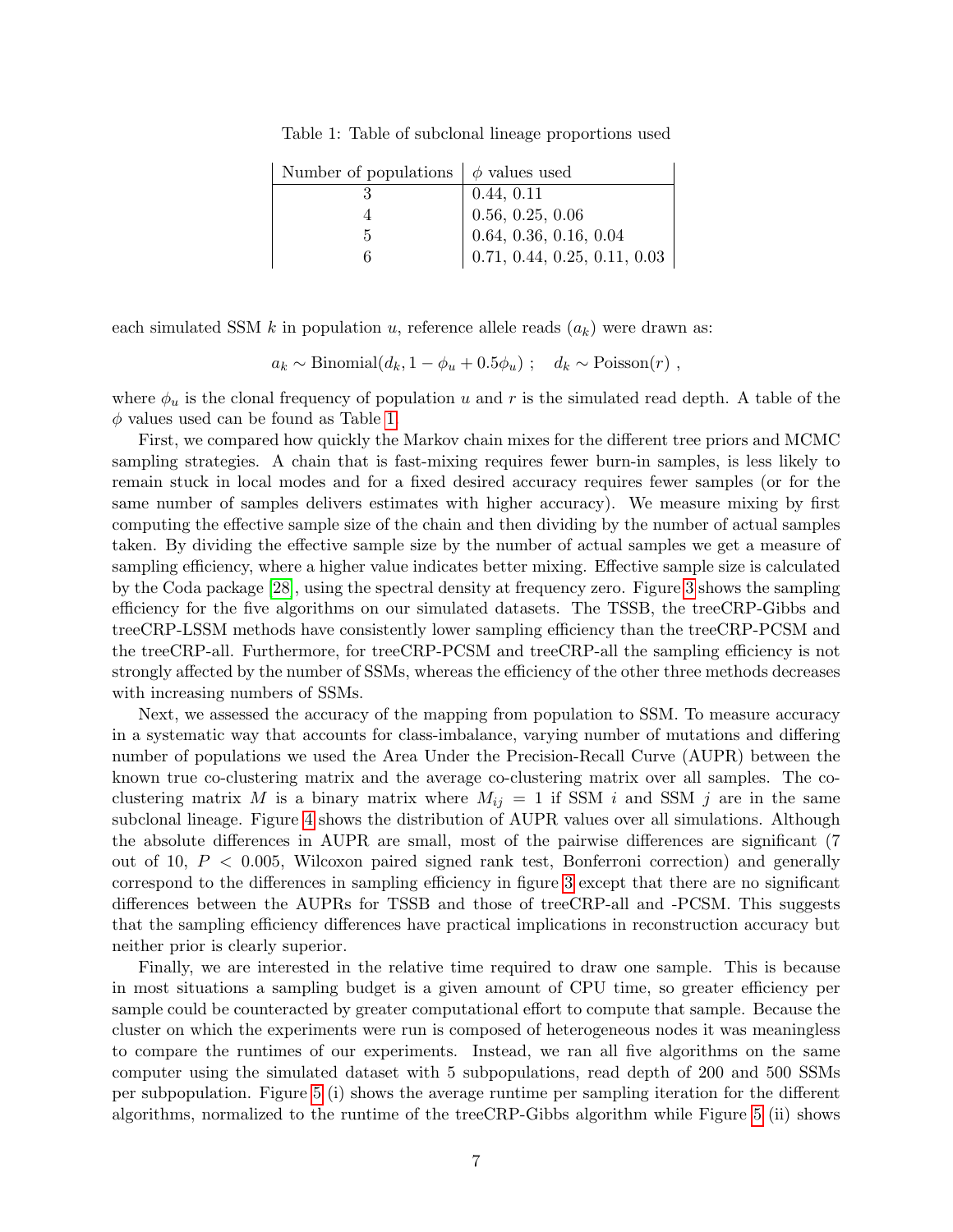

<span id="page-7-0"></span>Figure 3: The relationship between number of SSMs and sampling efficiency for the five algorithms. Lines are are Loess curves. X-axis positions are jittered for clarity.



<span id="page-7-1"></span>Figure 4: Distribution of AUPR results for the five algorithms. Horizontal lines indicate statistically significant differences ( $P < 0.005$ , Wilcoxon paired signed rank test, Bonferroni correction)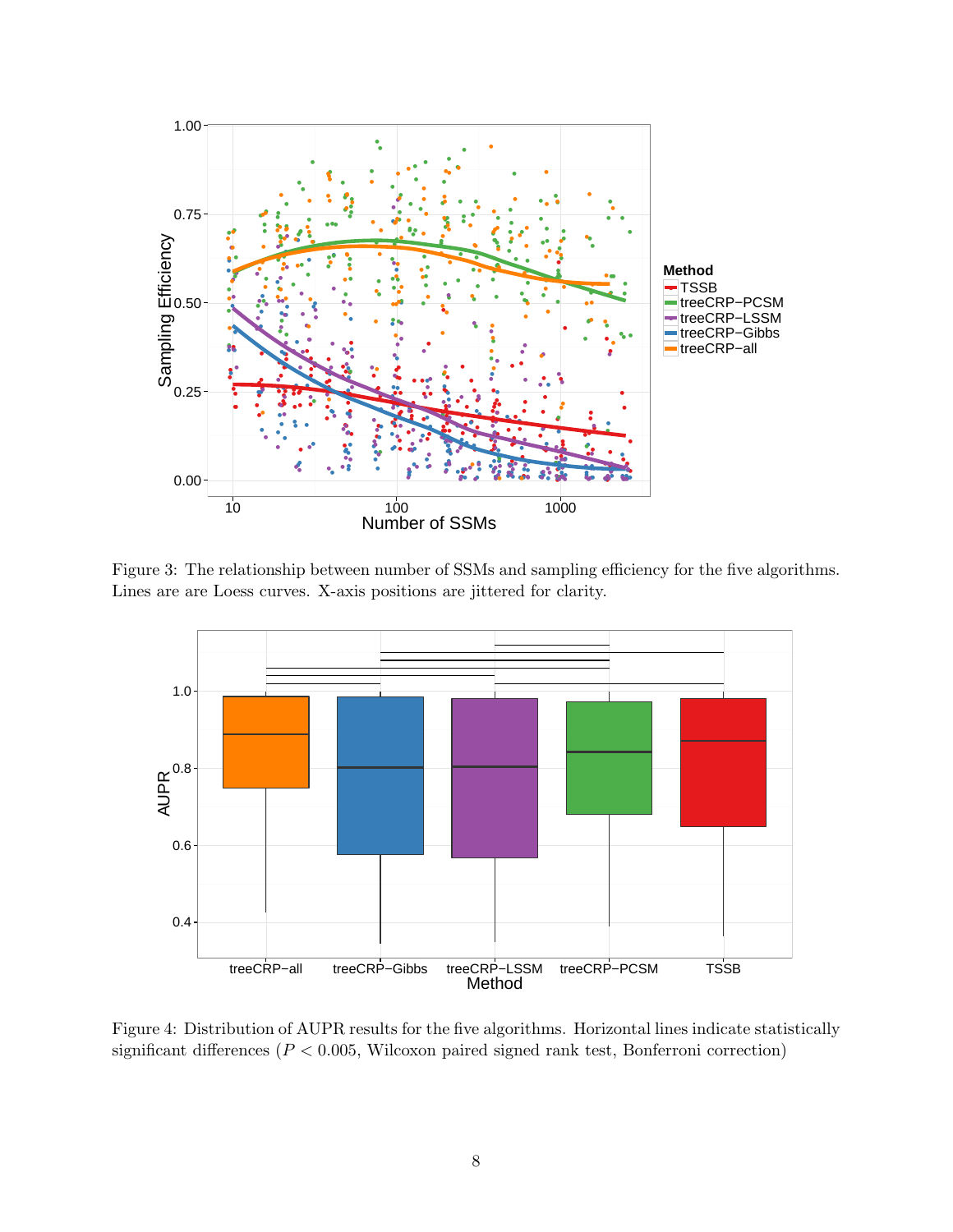

<span id="page-8-0"></span>Figure 5: Relative time per sample (i) and relative time per effective sample (ii) for the five methods

the runtime per effective sample. We observe that the TSSB algorithm is the slowest followed by the -all, -PCSM, -LSSM and finally the Gibbs only variant of the treeCRP. After adjusting for sampling efficiency, TSSB remains slower than the treeCRP methods but the treeCRP-PCSM and treeCRP-all are now about 5 times faster than the other treeCRP methods.

### Chronic Lymphocytic Leukemia

To demonstrate the ability of the treeCRP family of algorithms to perform subclonal reconstruction on a real dataset we applied the four methods to a a Chronic Lymphocytic Leukemia (CLL) dataset from Schuh et al. [\[11\]](#page-11-7). The dataset consists of targeted sequencing data from three patients at five different time points; we reconstructed the tree using all five samples as input simultaneously. We examined the maximum likelihood tree found during sampling. All four treeCRP methods recovered the same tree structure and clustered the same SSMs together. Figure [6](#page-9-0) shows the recovered tree structure along with the tree structure found in the original publication for the three patients CLL003, CLL006, and CLL077. The trees we recovered are nearly identical to the expert derived trees, and those previously recovered by PhyloSub [\[15\]](#page-11-2), with a small number of differences. For the top two rows in fig. [6,](#page-9-0) the differences are minor changes in clonal frequency estimates that result in reassignment of some SSMs to direct parents or children. The change in the bottom row (CLL077)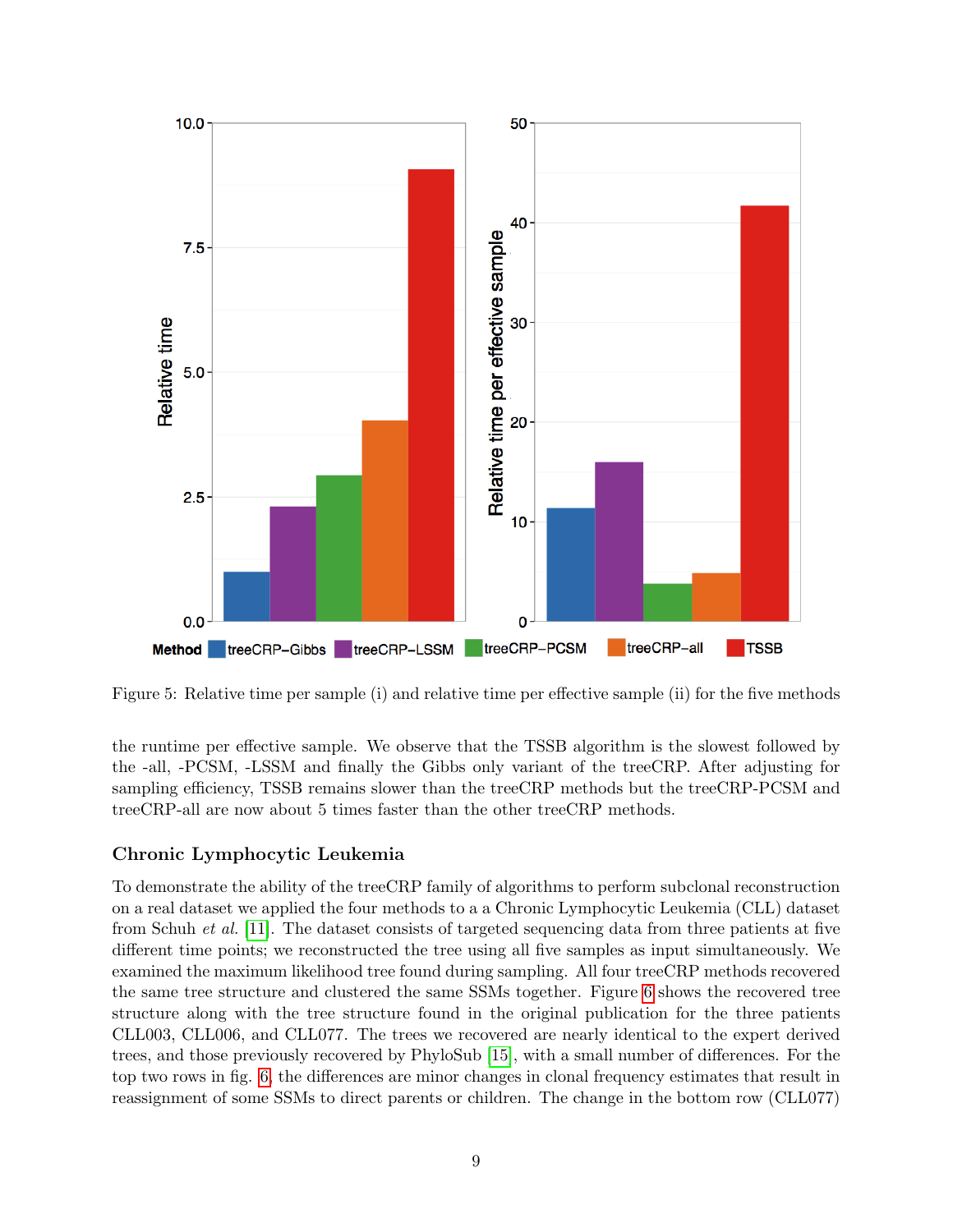

<span id="page-9-0"></span>Figure 6: Expert derived subclonal evolutionary trees (*left*) and trees found by the treeCRP methods (right) for patients CLL003 (top), CLL006 (middle) and CLL007 (bottom)

is more substantial, as the treeCRP methods are predicting that the E2 population is a direct descendant of normal rather than of the B2 population, in other words, there are two independent cancerous lineages. This change occurred from our previous reconstruction [\[15\]](#page-11-2) because we no longer insist on a single cancer lineage in the new models. Although this reconstruction differs from the expert one, it is almost identical to one discovered by an independent, non-tree based method [\[17\]](#page-11-3).

## 4 Conclusions

In our experiments with simulated data the treeCRP prior delivered similar subclonal reconstruction accuracy to the TSSB while having reduced runtime per sample and per effective sample. Among the treeCRP sampling strategies, treeCRP-all lead to the greatest subclonal reconstruction accuracy and second highest sampling efficiency among all five tested methods. When compared to the TSSB method, for the same amount of CPU time, the treeCRP-all method could generate 10 times the number of effective samples thus permitting a 10-fold decrease in run time. Furthermore, treeCRP-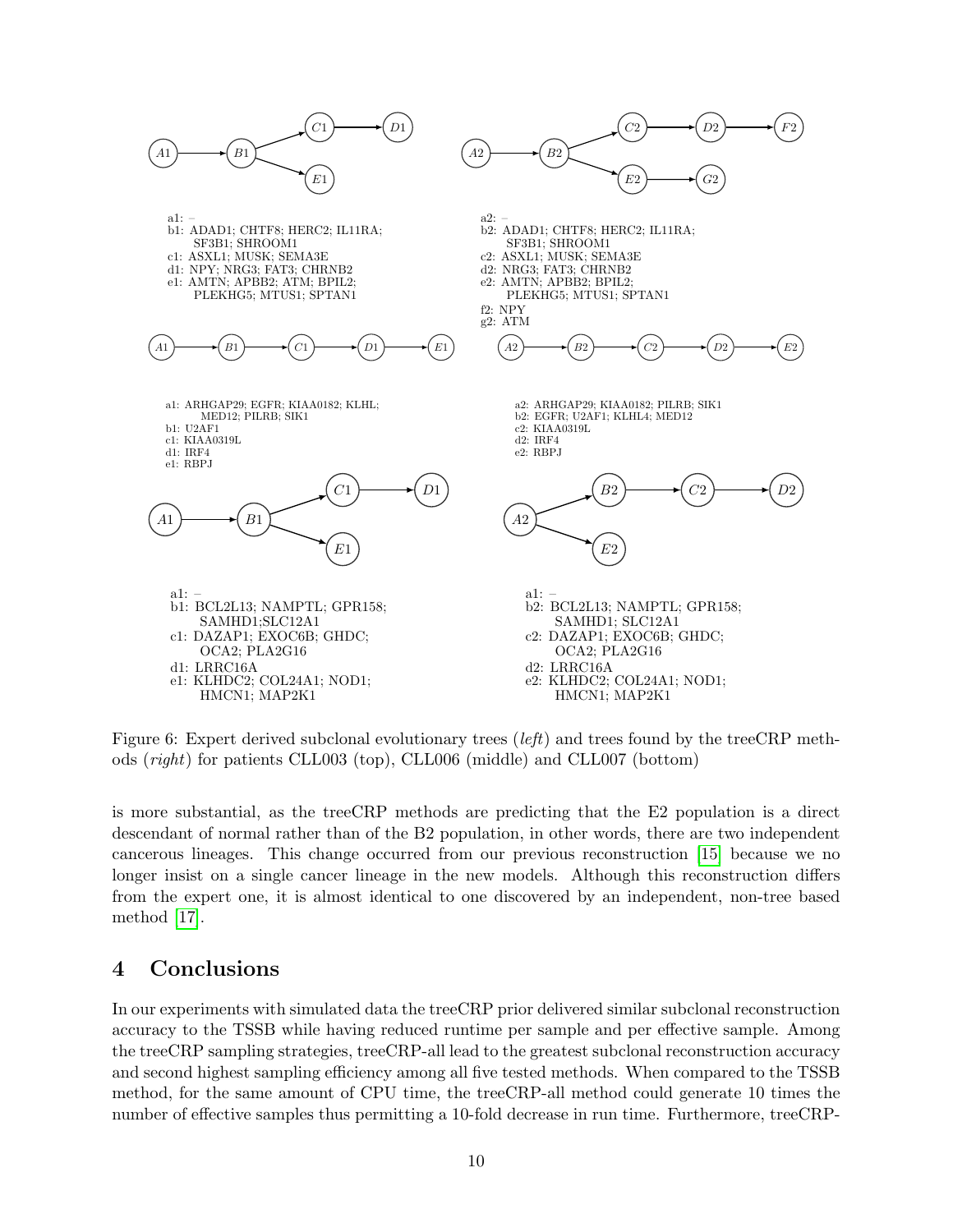all's sampling efficiency was independent of SSM number whereas TSSB's decreased with larger numbers of SSM. So, treeCRP-all appears much more suited to subclonal reconstruction using whole genome sequencing data with tens of thousands of SSMs. However, surprisingly, despite the increase in effective number of samples, there was not a significant difference in reconstruction accuracy between treeCRP-all and TSSB. Furthermore, the TSSB reconstruction was a better match to the expert reconstruction on the CLL dataset. As such, it remains an open question whether the decreased flexibility of the treeCRP prior (one hyperparameter versus two for TSSB) introduces a prior bias that interferes with subclonal reconstruction.

## Acknowledgments

This work was funded by a National Science and Engineering Research Council (NSERC) operating grant and an Early Researcher Award from the Ontario Research Fund to QM. AGD is supported by a Natural Sciences and Engineering Research Council (NSERC) Vanier Canadian Graduate Scholarship.

## References

- <span id="page-10-0"></span>[1] Peter C Nowell. The clonal evolution of tumor cell populations. Science, 194(4260):23–28, 1976.
- <span id="page-10-1"></span>[2] Marco Gerlinger, Andrew J. Rowan, Stuart Horswell, James Larkin, David Endesfelder, Eva Gronroos, Pierre Martinez, Nicholas Matthews, Aengus Stewart, Patrick Tarpey, et al. Intratumor heterogeneity and branched evolution revealed by multiregion sequencing. The New England Journal of Medicine, 366(10):883–892, 2012.
- <span id="page-10-2"></span>[3] Andrew EO Hughes, Vincent Magrini, Ryan Demeter, Christopher A Miller, Robert Fulton, Lucinda L Fulton, William C Eades, Kevin Elliott, Sharon Heath, Peter Westervelt, et al. Clonal architecture of secondary acute myeloid leukemia defined by single-cell sequencing. PLoS genetics, 10(7):e1004462, 2014.
- <span id="page-10-3"></span>[4] D. Hanahan and R. A. Weinberg. Hallmarks of cancer: The next generation. Cell, 144(5):646– 674, 2011.
- <span id="page-10-4"></span>[5] Samuel Aparicio and Carlos Caldas. The implications of clonal genome evolution for cancer medicine. New England Journal of Medicine, 368(9):842–851, 2013.
- <span id="page-10-5"></span>[6] Li Ding, Timothy J Ley, David E Larson, Christopher A Miller, Daniel C Koboldt, John S Welch, Julie K Ritchey, Margaret A Young, Tamara Lamprecht, Michael D McLellan, et al. Clonal evolution in relapsed acute myeloid leukaemia revealed by whole-genome sequencing. Nature, 481(7382):506–510, 2012.
- <span id="page-10-6"></span>[7] Charles G. Mullighan, Letha A. Phillips, Xiaoping Su, Jing Ma, Christopher B. Miller, Sheila A. Shurtleff, and James R. Downing. Genomic analysis of the clonal origins of relapsed acute lymphoblastic leukemia. Science, 322(5906):1377–1380, 2008.
- [8] N. E. Navin and J. Hicks. Tracing the tumor lineage. Molecular Oncology, 4(3):267–283, 2010.
- [9] A. Marusyk and K. Polyak. Tumor heterogeneity: Causes and consequences. Biochimica et Biophysica Acta, 1805(1):105–117, 2010.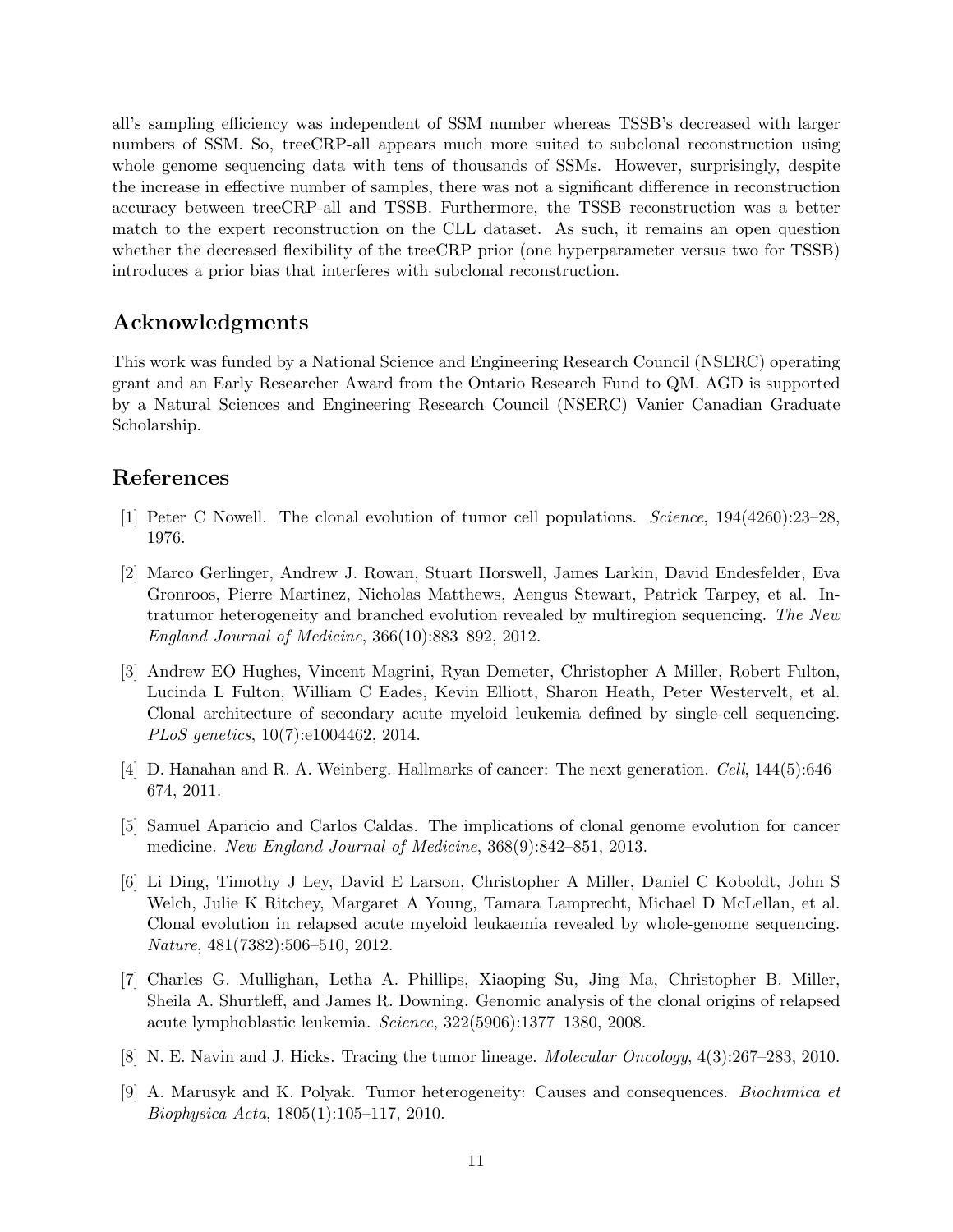- [10] Serena Nik-Zainal, Peter Van Loo, David C. Wedge, Ludmil B. Alexandrov, Christopher D. Greenman, King Wai Lau, Keiran Raine, David Jones, John Marshall, Manasa Ramakrishna, et al. The life history of 21 breast cancers. Cell, 149:994–1007, 2012.
- <span id="page-11-7"></span>[11] Anna Schuh, Jennifer Becq, Sean Humphray, Adrian Alexa, Adam Burns, Ruth Clifford, Stephan M. Feller, Russell Grocock, Shirley Henderson, Irina Khrebtukova, Zoya Kingsbury, Shujun Luo, David McBride, Lisa Murray, Toshi Menju, Adele Timbs, Mark Ross, Jenny Taylor, and David Bentley. Monitoring chronic lymphocytic leukemia progression by whole genome sequencing reveals heterogeneous clonal evolution patterns. Blood, 120(20):4191–4196, 2012.
- [12] Scott L Carter, Kristian Cibulskis, Elena Helman, Aaron McKenna, Hui Shen, Travis Zack, Peter W. Laird, Robert C. Onofrio, Wendy Winckler, Barbara A. Weir, Rameen Beroukhim, David Pellman, Douglas A. Levine, Eric S. Lander, Matthew Meyerson, and Gad Getz. Absolute quantification of somatic DNA alterations in human cancer. Nature Biotechnology, 30(5):413–421, 2012.
- [13] Dan A. Landau, Scott L. Carter, Petar Stojanov, Aaron McKenna, Kristen Stevenson, Michael S. Lawrence, Carrie Sougnez, Chip Stewart, Andrey Sivachenko, Lili Wang, et al. Evolution and impact of subclonal mutations in chronic lymphocytic leukemia. Cell, 152(4):714– 726, 2013.
- <span id="page-11-1"></span>[14] F Strino, F Parisi, M Micsinai, and Y Kluger. Trap: A tree approach for fingerprinting subclonal tumor composition. *Nucleic Acids Research*, 41(17):e165, 2013.
- <span id="page-11-2"></span>[15] W Jiao, S Vembu, A G Deshwar, L Stein, and Q Morris. Inferring clonal evolution of tumors from single nucleotide somatic mutations. BMC Bioinformatics, 15:35, 2014.
- [16] Andrew Roth, Jaswinder Khattra, Damian Yap, Adrian Wan, Emma Laks, Justina Biele, Gavin Ha, Samuel Aparicio, Alexandre Bouchard-Côté, and Sohrab P Shah. Pyclone: Statistical inference of clonal population structure in cancer. Nature Methods, 11:396–398, 2014.
- <span id="page-11-3"></span>[17] Habil Zare, Junfeng Wang, Alex Hu, Kris Weber, Josh Smith, Debbie Nickerson, ChaoZhong Song, Daniela Witten, C Anthony Blau, and William Stafford Noble. Inferring clonal composition from multiple sections of a breast cancer. PLoS computational biology,  $10(7):e1003703$ , 2014.
- <span id="page-11-4"></span>[18] Andrej Fischer, Ignacio Vázquez-García, Christopher JR Illingworth, and Ville Mustonen. High-definition reconstruction of clonal composition in cancer. Cell Reports, 2014.
- <span id="page-11-0"></span>[19] Iman Hajirasouliha, Ahmad Mahmoody, and Benjamin J Raphael. A combinatorial approach for analyzing intra-tumor heterogeneity from high-throughput sequencing data. Bioinformatics,  $30(12):i78-i86$ ,  $2014$ .
- <span id="page-11-5"></span>[20] David M Blei, Thomas L Griffiths, and Michael I Jordan. The nested chinese restaurant process and bayesian nonparametric inference of topic hierarchies. Journal of the ACM (JACM), 57(2):7, 2010.
- <span id="page-11-6"></span>[21] Ryan Prescott Adams, Zoubin Ghahramani, and Michael I. Jordan. Tree-structured stick breaking for hierarchical data. In Advances in Neural Information Processing Systems 23, pages 19–27, 2010.